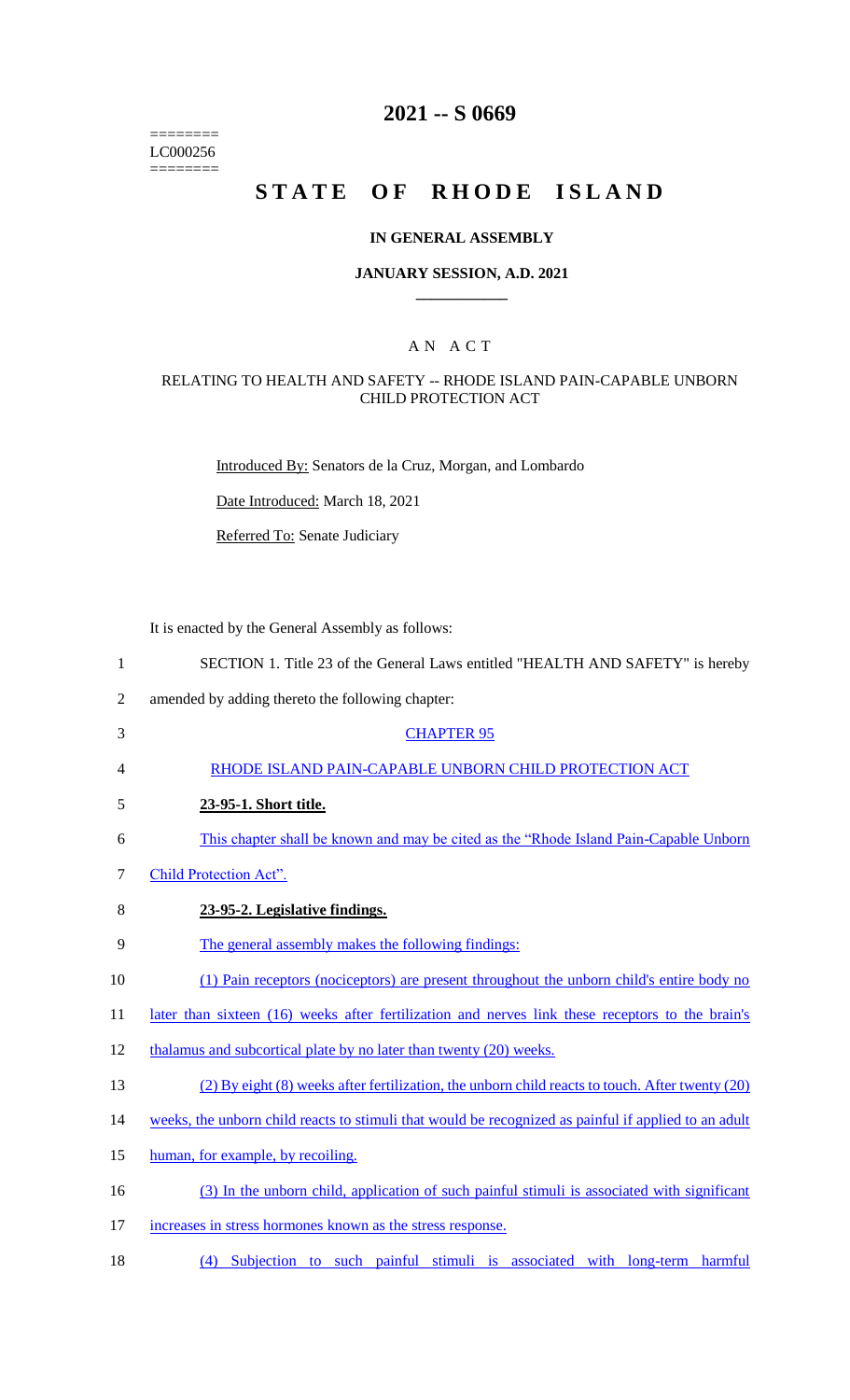- 1 neurodevelopmental effects, such as altered pain sensitivity and, possibly, emotional, behavioral
- 2 and learning disabilities later in life.
- 3 (5) For the purposes of surgery on unborn children, fetal anesthesia is routinely
- 4 administered and is associated with a decrease in stress hormones compared to their level when
- 5 painful stimuli are applied without the anesthesia.
- 6 (6) The position, asserted by some medical experts, that the unborn child is incapable of
- 7 experiencing pain until a point later in pregnancy than twenty (20) weeks after fertilization
- 8 predominately rests on the assumption that the ability to experience pain depends on the cerebral
- 9 cortex and requires nerve collections between the thalamus and the cortex. However, recent medical
- 10 research and analysis, especially since 2007, provides strong evidence for the conclusion that a
- 11 functioning cortex is not necessary to experience pain.
- 12 (7) Substantial evidence indicates that children born missing the bulk of the cerebral cortex, 13 those with hydranencephaly, nevertheless experience pain.
- 14 (8) In adults, stimulation or ablation of the cerebral cortex does not alter pain perception, 15 while stimulation or ablation of the thalamus does.
- 16 (9) Substantial evidence indicates that structures used for pain processing in early 17 development differ from those of adults, using different neural elements available at specific times
- 18 during development, such as the subcortical plate, to fulfill the role of pain processing.
- 19 (10) The position, asserted by some medical experts, that the unborn child remains in a 20 coma-like sleep state that precludes the unborn child experiencing pain is inconsistent with the 21 documented reaction of unborn children to painful stimuli and with the experience of fetal surgeons 22 who have found it necessary to sedate the unborn child with anesthesia to prevent the unborn child 23 from thrashing about in reaction to invasive surgery. 24 (11) Consequently, there is substantial medical evidence that an unborn child is capable of
- 25 experiencing pain by twenty (20) weeks after fertilization. The general asssembly has the 26 constitutional authority to make this judgment. As the United States Supreme Court has noted in
- 27 Gonzales v. Carhart, 550 U.S. 124, 162-64 (2007), "[t]he Court has given state and federal
- 28 legislatures wide discretion to pass legislation in areas where there is medical and scientific
- 29 uncertainty."; see Marshall v. United States, 414 U.S. 417, 427 (1974) (When Congress undertakes
- 30 to act in areas fraught with medical and scientific uncertainties, legislative options must be
- 31 especially broad.). The law need not give abortion doctors unfettered choice in the course of their
- 32 medical practice, nor should it elevate their status above other physicians in the medical
- 33 community. Medical uncertainly does not foreclose the exercise of legislative power in the abortion
- 34 context any more than it does in other contexts.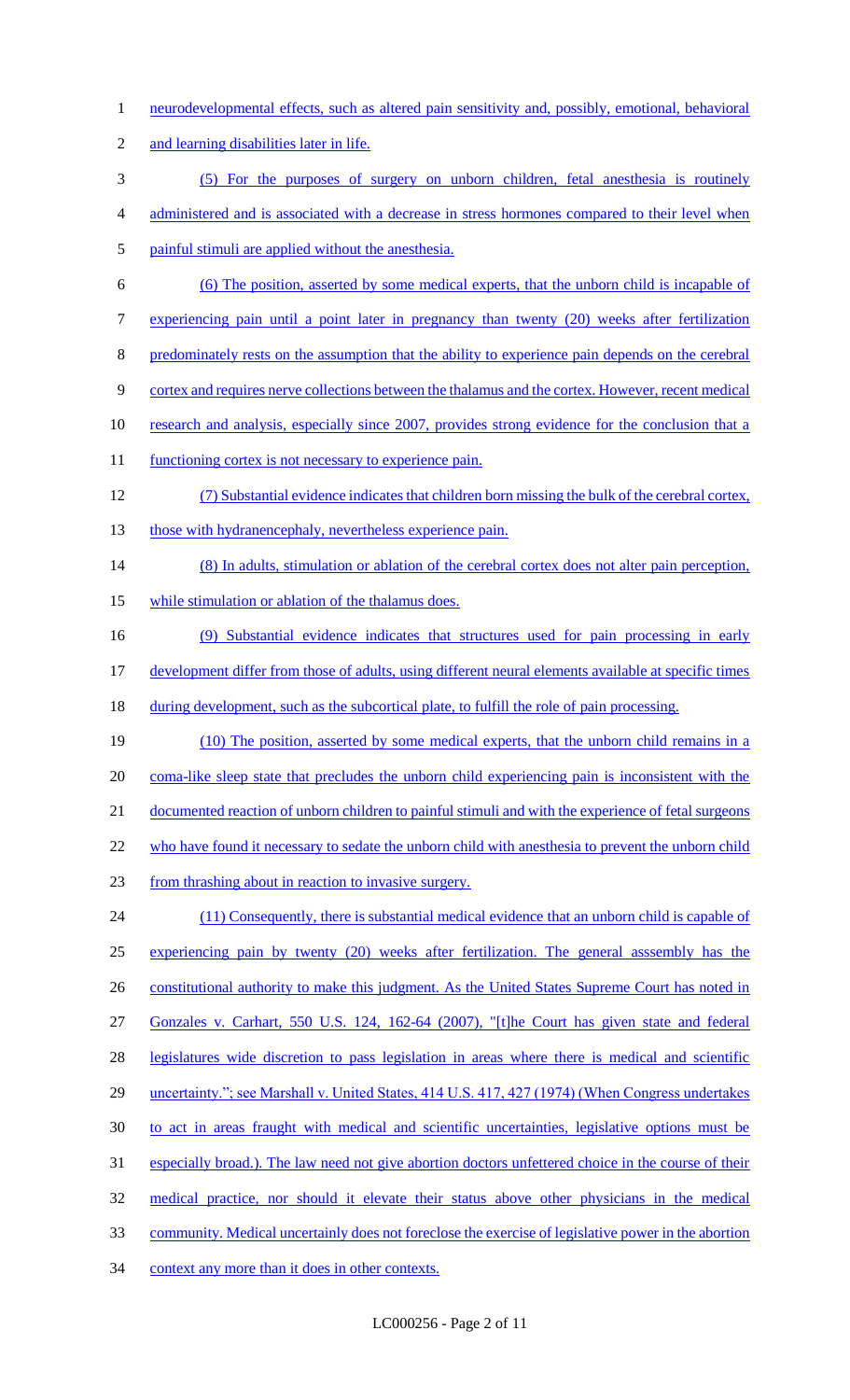(12) It is the purpose of the state to assert a compelling state interest in protecting the lives of unborn children from the stage at which substantial medical evidence indicates that they are capable of feeling pain. (13) In enacting this legislation the state of Rhode Island is not asking the Supreme Court to overturn or replace its holding, first articulated in Roe v. Wade, and reaffirmed in Planned Parenthood of Southeastern Pennsylvania v. Casey, that the state interest in unborn human life, which is "legitimate" throughout pregnancy, becomes "compelling" at viability. Rather, it asserts a separate and independent compelling state interest in unborn human life that exists once the unborn 9 child is capable of feeling pain, which is asserted not in replacement of, but in addition to the state's compelling state interest in protecting the lives of unborn children from the stage of viability. (14) The United States Supreme Court has established that the "constitutional liberty of the 12 woman to have some freedom to terminate her pregnancy ... is not so unlimited . . . that from the 13 outset the State cannot show its concern for the life of the unborn, and at a later point in fetal 14 development the state's interest in life has sufficient force so that the right of the woman to terminate the pregnancy can be restricted." Planned Parenthood of Southeastern Pennsylvania v. Casey, 505 16 U.S. 833, 869 (1992).

 (15) The Supreme Court decision upholding the Partial-Birth Abortion Ban Act, Gonzales v. Carhart, 550 U.S. 124 (2007) vindicated the dissenting opinion in the earlier decision that had 19 struck down Nebraska's Partial-Birth Abortion Ban Act. That opinion stated, "[In Casey] We held 20 it was inappropriate for the Judicial Branch to provide an exhaustive list of state interests implicated by abortion." Casey is premised on the states having an important constitutional role in defining 22 their interests in the abortion debate. It is only with this principle in mind that [a state's] interests can be given proper weight. States also have an interest in forbidding medical procedures which, 24 in the state's reasonable determination, might cause the medical profession or society as a whole to become insensitive, even disdainful, to life, including life in the human fetus. A state may take 26 measures to ensure the medical profession and its members are viewed as healers, sustained by a compassionate and rigorous ethic and cognizant of the dignity and value of human life, even life 28 which cannot survive without the assistance of others." Stenberg v. Carhart, 350 U.S. 914, 958-59 (2000)(Kennedy, J., dissenting). (16) Mindful of Leavitt v. Jane L., 518 U.S. 137 (1996), in which in the context of determining the severability of a state statute regulating abortion, the United States Supreme Court noted that an explicit statement of legislative intent specifically made applicable to a particular statute is of greater weight than a general savings or severability clause, it is the intent of the state 34 that if any one or more provisions, sections, subsections, sentences, clauses, phrases or words of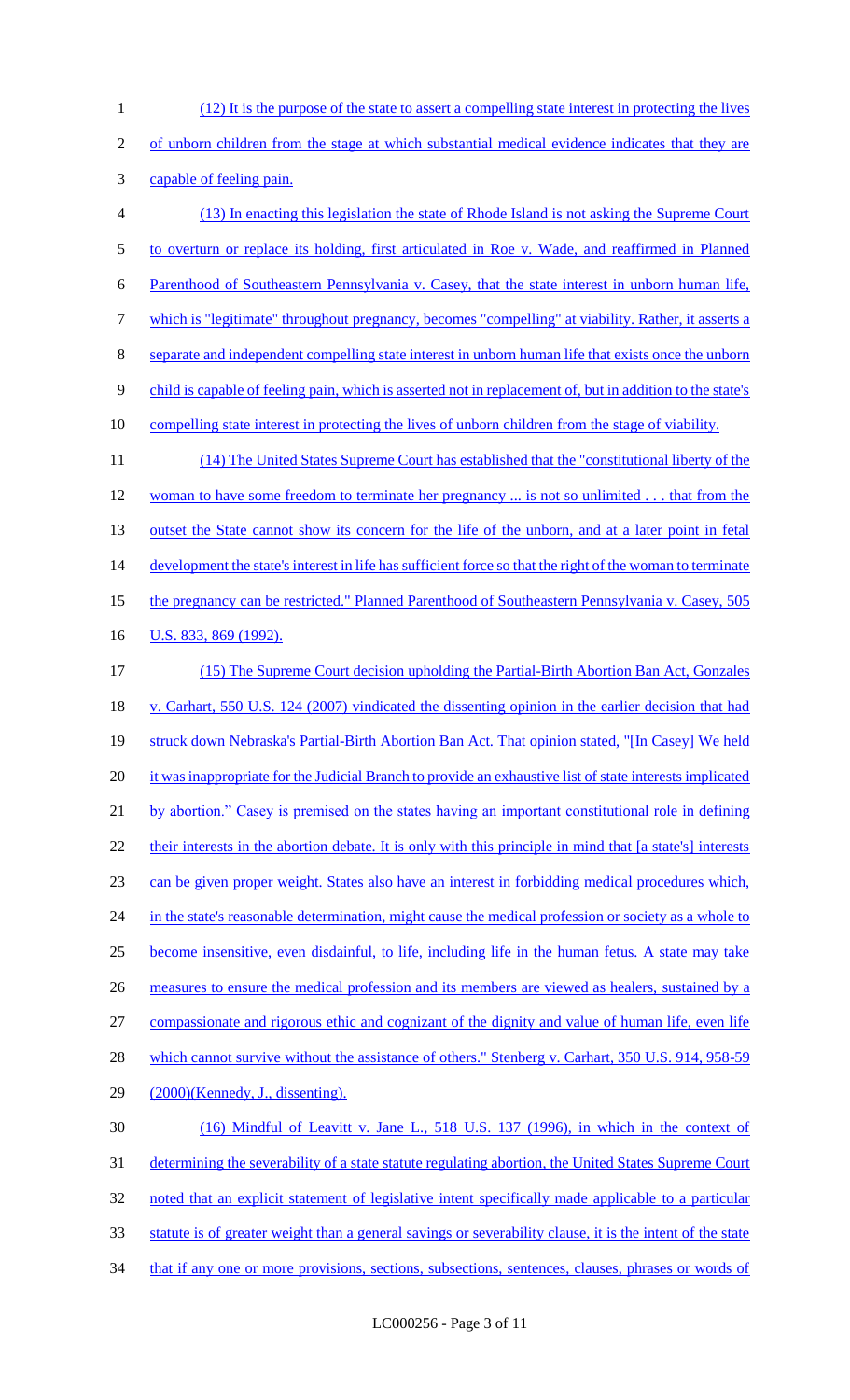| $\mathbf{1}$   | this chapter or the application thereof to any person or circumstance is found to be unconstitutional.  |
|----------------|---------------------------------------------------------------------------------------------------------|
| $\overline{2}$ | the same is hereby declared to be severable and the balance of this act shall remain effective          |
| 3              | notwithstanding such unconstitutionality. Moreover, the state declares that it would have passed        |
| 4              | this chapter, and each provision, section, subsection, sentence, clause, phrase or word thereof,        |
| 5              | irrespective of the fact that any one or more provisions, sections, subsections, sentences, clauses,    |
| 6              | phrases or words, or any of their applications, were to be declared unconstitutional.                   |
| 7              | 23-95-3. Definitions.                                                                                   |
| 8              | For purposes of this chapter:                                                                           |
| 9              | (1) "Abortion" means the use or prescription of any instrument, medicine, drug, or any                  |
| 10             | other substance or device to:                                                                           |
| 11             | (i) Intentionally kill the unborn child of a woman known to be pregnant; or                             |
| 12             | (ii) Intentionally terminate the pregnancy of a woman known to be pregnant, with an                     |
| 13             | intention other than:                                                                                   |
| 14             | (A) After viability to produce a live birth and preserve the life and health of the child born          |
| 15             | alive; or                                                                                               |
| 16             | (B) To remove a dead unborn child.                                                                      |
| 17             | (2) "Attempt to perform or induce an abortion" means an act, or an omission of a statutorily            |
| 18             | required act, that, under the circumstances as the actor believes them to be, constitutes a substantial |
| 19             | step in a course of conduct planned to culminate in the performance or induction of an abortion in      |
| 20             | this state in violation of this chapter.                                                                |
| 21             | (3) "Department" means the department of health.                                                        |
| 22             | (4) "Fertilization" means the fusion of a human spermatozoon with a human ovum.                         |
| 23             | (5) "Medical emergency" means a condition that, in reasonable medical judgment, so                      |
| 24             | complicates the medical condition of the pregnant woman that it necessitates the immediate              |
| 25             | abortion of her pregnancy without first determining post-fertilization age to avert her death, or for   |
| 26             | which the delay necessary to determine post-fertilization age will create serious risk of substantial   |
| 27             | and irreversible physical impairment of a major bodily function, not including psychological or         |
| 28             | emotional conditions. No condition may be deemed a medical emergency if based on a claim or             |
| 29             | diagnosis that the woman will engage in conduct which she intends to result in her death or in          |
| 30             | substantial and irreversible physical impairment of a major bodily function.                            |
| 31             | <u>(6) "Physician" means any person licensed to practice medicine and surgery, or osteopathic</u>       |
| 32             | medicine and surgery in this state.                                                                     |
| 33             | (7) "Post-fertilization age" means the age of the unborn child as calculated from the fusion            |
| 34             | of a human spermatozoon with a human ovum.                                                              |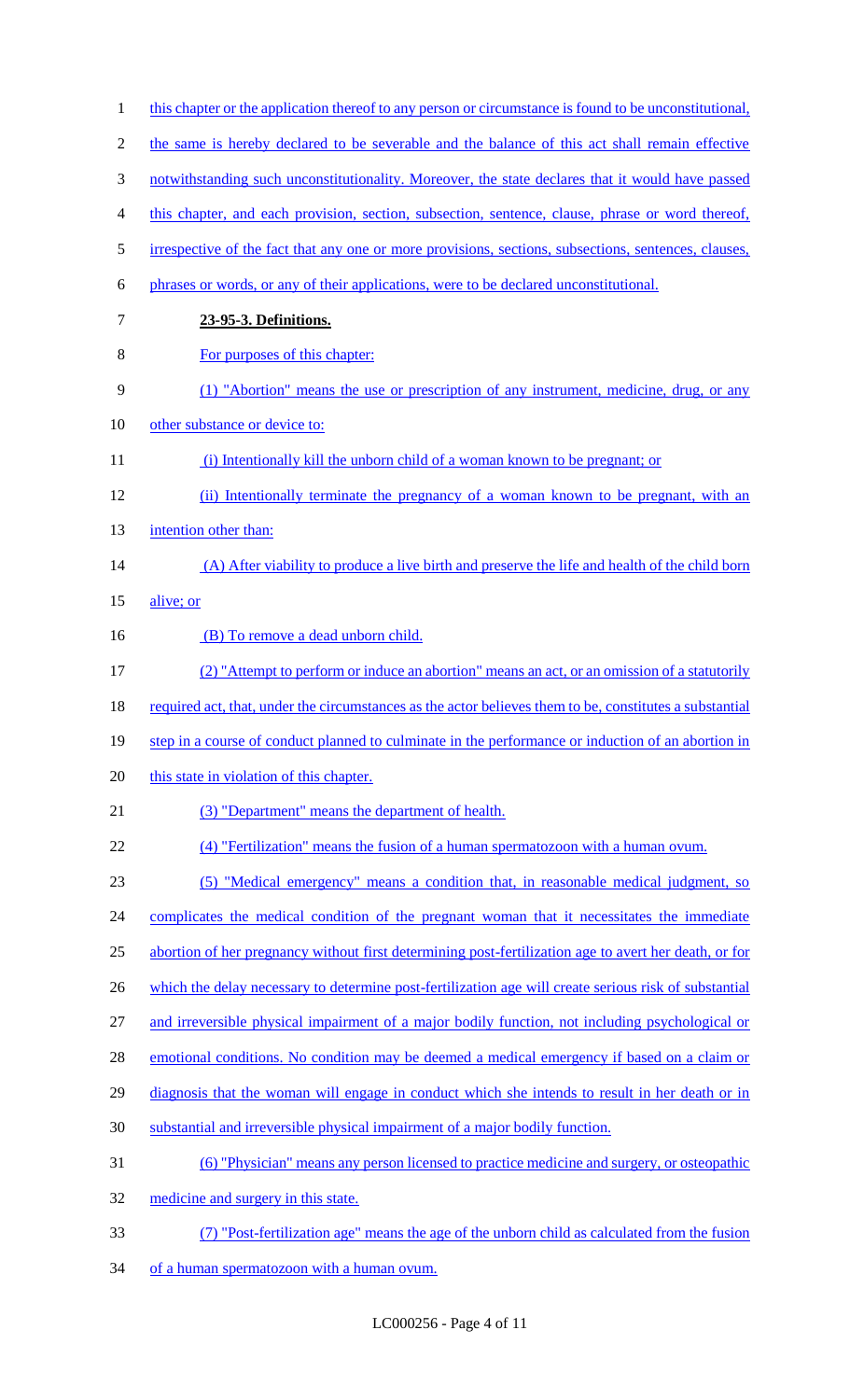| $\mathbf{1}$   | (8) "Probable post-fertilization age of the unborn child" means what, in reasonable medical            |
|----------------|--------------------------------------------------------------------------------------------------------|
| $\mathbf{2}$   | judgment, will with reasonable probability be the post-fertilization age of the unborn child at the    |
| 3              | time the abortion is planned to be performed or induced.                                               |
| $\overline{4}$ | (9) "Reasonable medical judgment" means a medical judgment that would be made by a                     |
| $\mathfrak s$  | reasonably prudent physician, knowledgeable about the case and the treatment possibilities with        |
| 6              | respect to the medical conditions involved.                                                            |
| $\tau$         | (10) "Serious health risk to the unborn child's mother" means that in reasonable medical               |
| $8\,$          | judgment she has a condition that so complicates her medical condition that it necessitates the        |
| $\mathbf{9}$   | abortion of her pregnancy to avert her death or to avert serious risk of substantial and irreversible  |
| 10             | physical impairment of a major bodily function, not including psychological or emotional               |
| 11             | conditions. No greater risk may be determined to exist if it is based on a claim or diagnosis that the |
| 12             | woman will engage in conduct which she intends to result in her death or in substantial and            |
| 13             | irreversible physical impairment of a major bodily function.                                           |
| 14             | (11) "Unborn child" or "fetus" each mean an individual organism of the species homo                    |
| 15             | sapiens from fertilization until live birth.                                                           |
| 16             | (12) "Woman" means a female human being, whether or not she has reached the age of                     |
| 17             | majority.                                                                                              |
| 18             | 23-95-4. Protection of unborn child capable of feeling pain from abortion.                             |
| 19             | (a) No person may perform or induce, or attempt to perform or induce, an abortion of an                |
| 20             | unborn child capable of feeling pain, unless necessary to prevent serious health risk to the unborn    |
| 21             | child's mother.                                                                                        |
| 22             | (b) An unborn child shall be deemed capable of feeling pain when it has been determined,               |
| 23             | by the physician performing or inducing, or attempting to perform or induce the abortion, or by        |
| 24             | another physician upon whose determination that physician relies, that the probable post               |
| 25             | fertilization age of the woman's unborn child is twenty (20) or more weeks.                            |
| 26             | (c) Except in the case of a medical emergency, no abortion may be performed or induced,                |
| 27             | or be attempted to be performed or induced, unless the physician performing or inducing it has first   |
| 28             | made a determination of the probable post fertilization age of the unborn child or relied upon such    |
| 29             | a determination made by another physician. In making this determination, the physician shall make      |
| 30             | such inquiries of the woman and perform or cause to be performed such medical examinations and         |
| 31             | tests as a reasonably prudent physician, knowledgeable about the case and the medical conditions       |
| 32             | involved, would consider necessary to perform in making an accurate diagnosis with respect to post     |
| 33             |                                                                                                        |
|                | fertilization age.                                                                                     |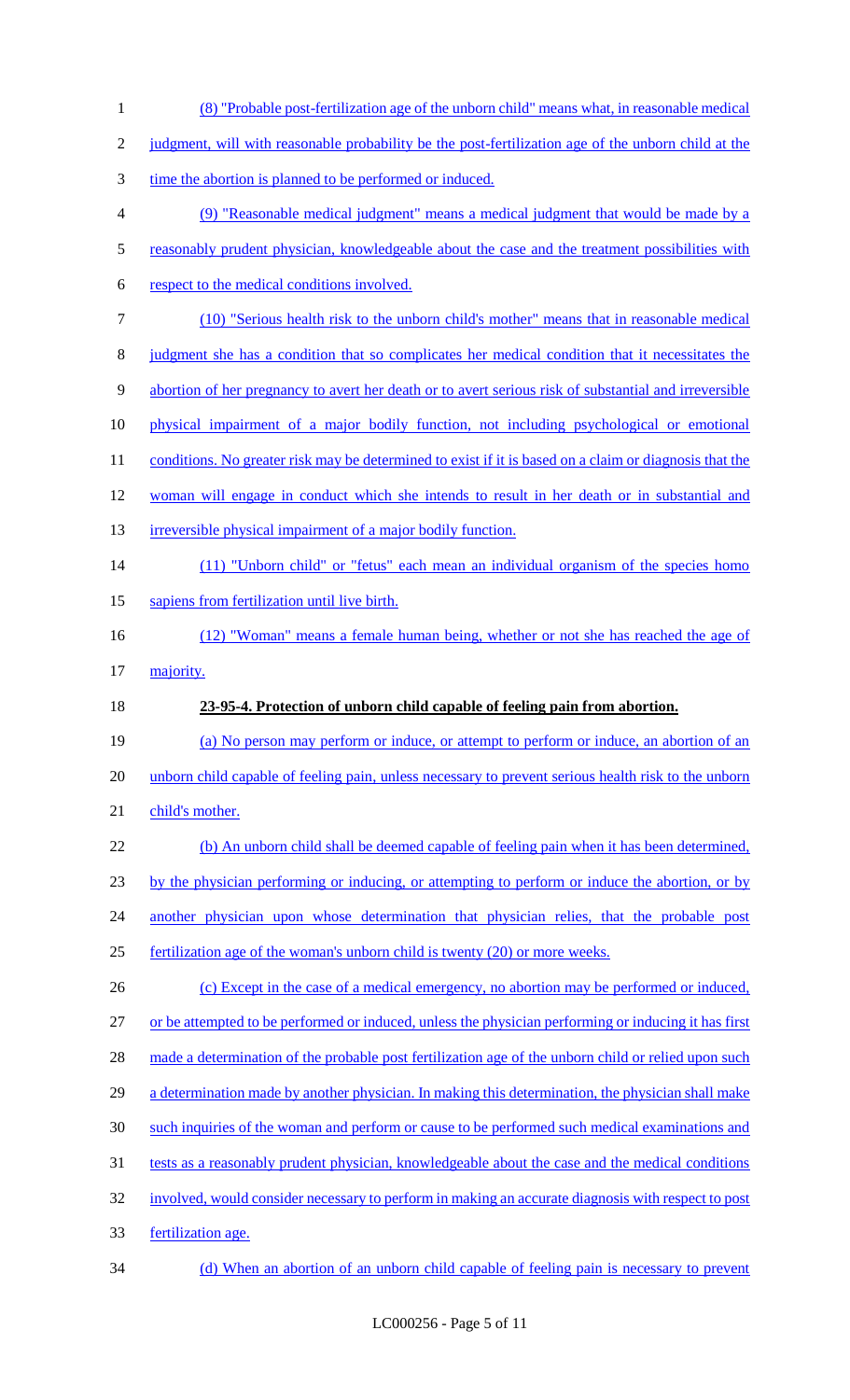| $\mathbf{1}$   | serious health risk to the unborn child's mother, the physician shall terminate the pregnancy in the |
|----------------|------------------------------------------------------------------------------------------------------|
| $\overline{2}$ | manner which, in reasonable medical judgment, provides the best opportunity for the unborn child     |
| $\mathfrak{Z}$ | to survive, unless, in reasonable medical judgment, termination of the pregnancy in that manner      |
| $\overline{4}$ | would pose a greater risk either of the death of the pregnant woman or of the substantial and        |
| 5              | irreversible physical impairment of a major bodily function, not including psychological or          |
| 6              | emotional conditions, of the woman than would other available methods. No greater risk may be        |
| $\tau$         | determined to exist if it is based on a claim or diagnosis that the woman will engage in conduct     |
| $8\,$          | which she intends to result in her death or in substantial and irreversible physical impairment of a |
| 9              | major bodily function.                                                                               |
| 10             | 23-95-5. Reporting.                                                                                  |
| 11             | (a) Any physician who performs or induces, or attempts to perform or induce, an abortion             |
| 12             | shall report to the department, on a schedule and in accordance with forms and regulations adopted   |
| 13             | and promulgated by the department, that include:                                                     |
| 14             | (1) Post-fertilization age:                                                                          |
| 15             | (i) If a determination of probable post-fertilization age was made, whether ultrasound was           |
| 16             | employed in making the determination, and the week of probable post-fertilization age determined;    |
| 17             | (ii) If a determination of probable post-fertilization age was not made, the basis of the            |
| 18             | determination that a medical emergency existed.                                                      |
| 19             | (2) Method of abortion, which of the following was employed:                                         |
| 20             | (i) Medication abortion (such as, but not limited to, mifepristone/misoprostol or                    |
| 21             | methotrexate/misoprostol);                                                                           |
| 22             | (ii) Manual vacuum aspiration;                                                                       |
| 23             | (iii) Electrical vacuum aspiration;                                                                  |
| 24             | (iv) Dilation and evacuation;                                                                        |
| 25             | (v) Combined induction abortion and dilation and evacuation;                                         |
| 26             | (vi) Induction abortion with prostaglandins;                                                         |
| 27             | (vii) Induction abortion with intra-amniotic instillation (such as, but not limited to, saline       |
| 28             | or urea);                                                                                            |
| 29             | (viii) Induction abortion, other means;                                                              |
| 30             | (ix) Intact dilation and extraction (partial-birth); or                                              |
| 31             | (x) Method not listed (specify).                                                                     |
| 32             | (3) Whether an intra-fetal injection was used in an attempt to induce fetal demise (such as,         |
| 33             | but not limited to, intra-fetal potassium chloride or digoxin).                                      |
| 34             | (4) Age and race of the patient.                                                                     |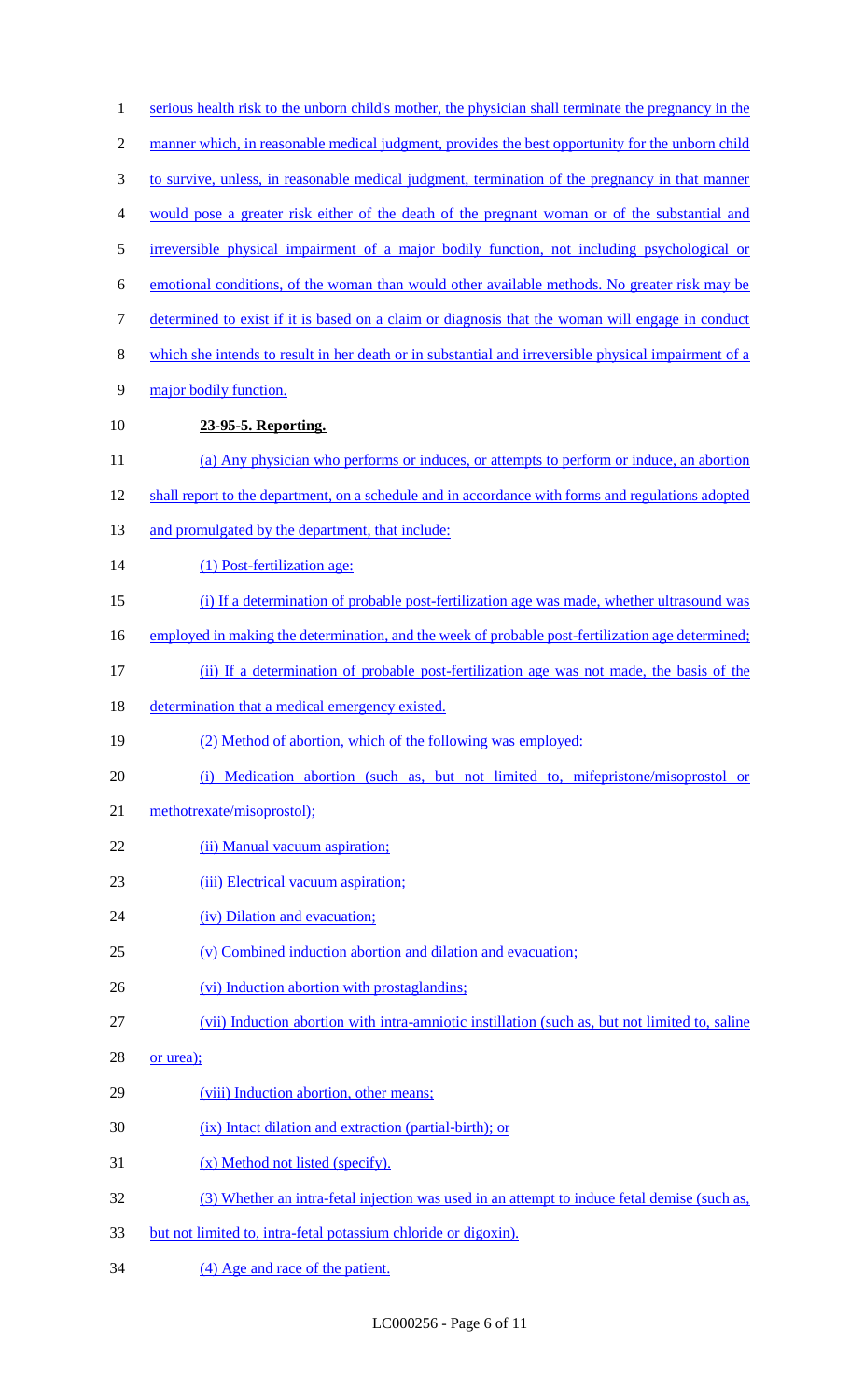(5) If the unborn child was deemed capable of experiencing pain under § 23-95-4(b), the basis of the determination that the pregnant woman had a condition which so complicated her medical condition as to necessitate the abortion of her pregnancy to avert her death or to avert serious risk of substantial and irreversible physical impairment of a major bodily function, not including psychological or emotional conditions. (6) If the unborn child was deemed capable of experiencing pain under § 23-95-4(b), whether or not the method of abortion used was one that, in reasonable medical judgment, provided the best opportunity for the unborn child to survive and, if such a method was not used, the basis of the determination that termination of the pregnancy in that manner would pose a greater risk 10 either of the death of the pregnant woman or of the substantial and irreversible physical impairment 11 of a major bodily function, not including psychological or emotional conditions, of the woman than would other available methods. (b) Reports required by subsection (a) of this section shall not contain the name or the 14 address of the patient whose pregnancy was terminated, nor shall the report contain any other information identifying the patient, except that each report shall contain a unique medical record 16 identifying number, to enable matching the report to the patient's medical records. These reports 17 shall be maintained in strict confidence by the department, shall not be available for public 18 inspection, and shall not be made available except: (1) To the office of attorney general pursuant to a criminal investigation; (2) To the office of attorney general pursuant to a civil investigation of the grounds for an action under § 23-95-7; or 22 (3) Pursuant to court order in an action under § 23-95-7. (c) By June 30 of each year the department shall issue a public report providing statistics 24 for the previous calendar year compiled from all of the reports covering that year submitted in accordance with this section for each of the items listed in subsection (a) of this section. Each report 26 shall also provide the statistics for all previous calendar years during which this section was in effect, adjusted to reflect any additional information from late or corrected reports. The department 28 shall take care to ensure that none of the information included in the public reports could reasonably 29 lead to the identification of any pregnant woman upon whom an abortion was performed, induced, or attempted. (d) Any physician who fails to submit a report by the end of thirty (30) days following the 32 due date established by regulation shall be subject to a late fee of one thousand dollars (\$1,000) for each additional thirty (30) day period or portion of a thirty (30) day period the report is overdue. 34 Any physician required to report in accordance with this act who has not submitted a report, or has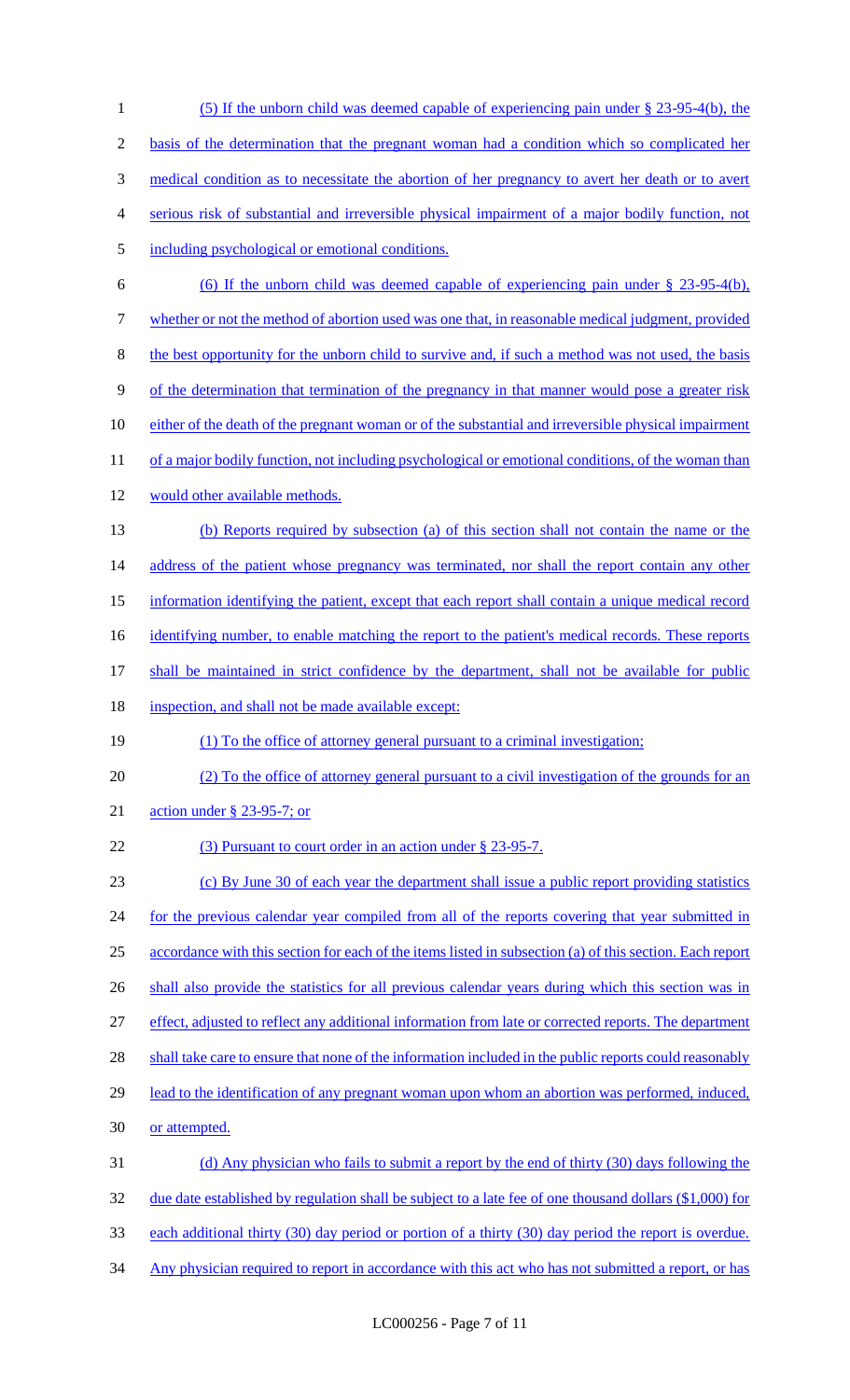1 submitted only an incomplete report, more than six (6) months following the due date, may, in an 2 action brought by the department, be directed by a court of competent jurisdiction to submit a complete report within a period stated by court order or be subject to civil contempt. Intentional or reckless failure by any physician to conform to any requirement of this section, other than late filing of a report, constitutes "unprofessional conduct". Intentional or reckless failure by any physician to submit a complete report in accordance with a court order constitutes "unprofessional conduct". Intentional or reckless falsification of any report required under this section shall be punishable as a misdemeanor. (e) Within ninety (90) days of the effective date of this chapter, the department shall adopt and promulgate forms and regulations to assist in compliance with this section. Subsection (a) of 11 this section shall take effect so as to require reports regarding all abortions performed or induced on and after the first day of the first calendar month following the effective date of the rules. **23-95-6. Penalties.**  14 Any person who intentionally or recklessly performs or induces, or attempts to perform or induce an abortion in violation of this chapter shall be guilty of a felony. No penalty may be 16 assessed against the woman upon whom the abortion is performed or induced, or attempted to be 17 performed or induced. **23-95-7. Civil remedies.**  (a) Any woman upon whom an abortion has been performed or induced in violation of this chapter, or the father of the unborn child who was the subject of such an abortion, may maintain an action against the person who performed or induced the abortion in intentional or reckless violation 22 of this chapter for actual and punitive damages. Any woman upon whom an abortion has been attempted in violation of this chapter may maintain an action against the person who attempted to 24 perform or induce the abortion in an intentional or reckless violation of this chapter for actual and 25 punitive damages. No damages may be awarded a plaintiff if the pregnancy resulted from the plaintiff's criminal conduct. (b) A cause of action for injunctive relief against any person who has intentionally or 28 recklessly violated this chapter may be maintained: 29 (1) By the woman upon whom an abortion was performed or induced, or attempted to be performed or induced in violation of this chapter; (2) If the woman had not attained the age of eighteen (18) years at the time of the abortion, 32 or has died as a result of the abortion, the parent or guardian of the pregnant woman; (3) By a prosecuting attorney with appropriate jurisdiction; or 34 (4) By the office of attorney general.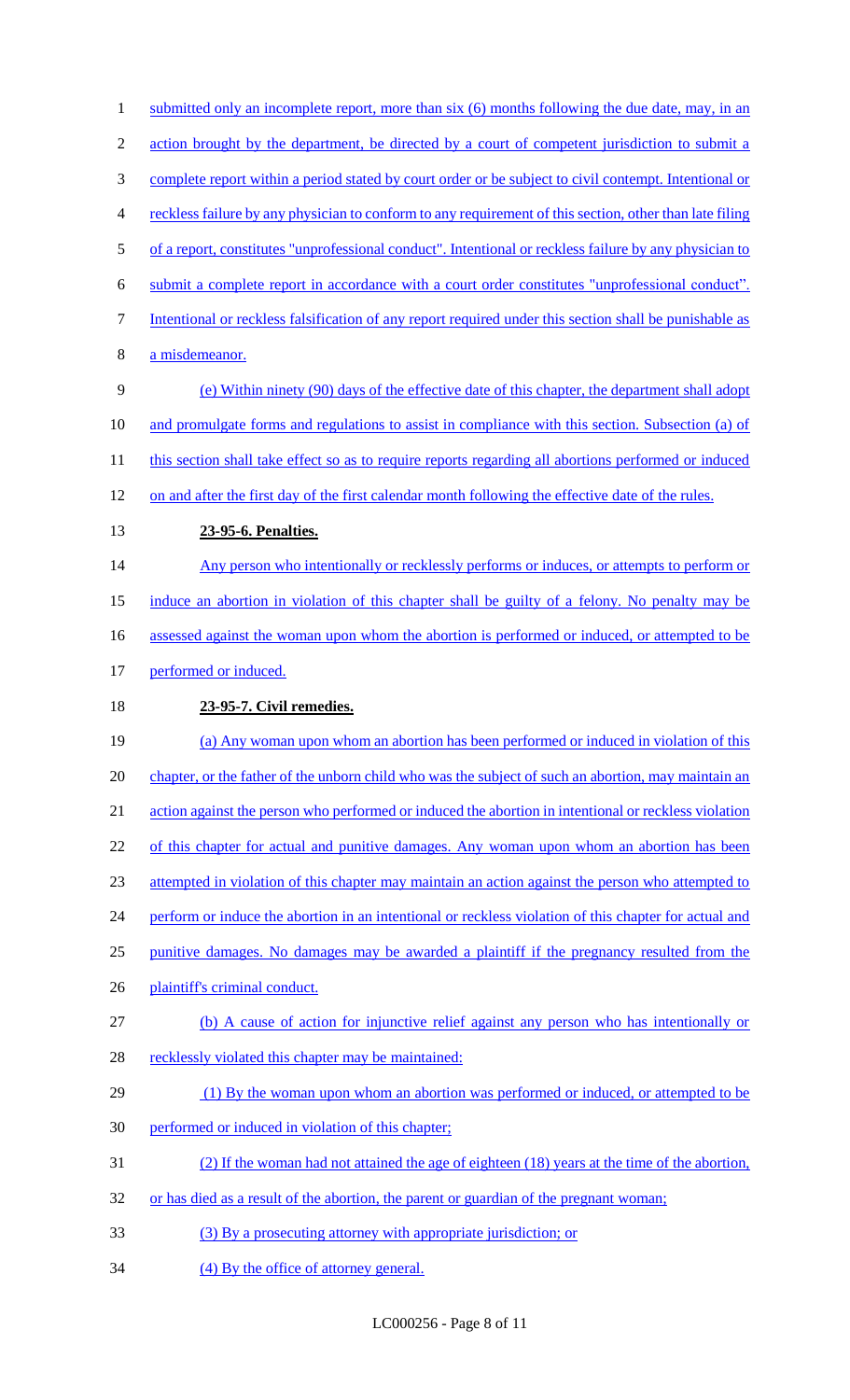The injunction shall prevent the abortion provider from performing or inducing, or 2 attempting to perform or induce further abortions in violation of this chapter. A cause of action may not be maintained by a plaintiff if the pregnancy resulted from the plaintiff's criminal conduct. (c) If judgment is rendered in favor of the plaintiff in an action described in this section, the court shall render judgment for a reasonable attorneys' fee in favor of the plaintiff against the defendant. (d) If judgment is rendered in favor of the defendant and the court finds that the plaintiff's suit was frivolous and brought in bad faith, the court shall render judgment for a reasonable attorneys' fee in favor of the defendant against the plaintiff. (e) No damages or attorneys' fee may be assessed against the woman upon whom an 11 abortion was performed or induced, or attempted to be performed or induced, except in accordance with subsection (d) of this section. **23-95-8. Protection of privacy in court proceedings.**  14 In every civil or criminal proceeding, or any action brought under this chapter, the court shall rule whether the anonymity of any woman upon whom an abortion has been performed or 16 induced, or attempted to be performed or induced shall be preserved from public disclosure if she 17 does not give her consent to the disclosure. The court, upon motion, or sua sponte, shall make a 18 ruling and, upon determining that her anonymity should be preserved, shall issue orders to the parties, witnesses, and counsel, and shall direct the sealing of the record and exclusion of 20 individuals from courtrooms or hearing rooms to the extent necessary to safeguard her identity from public disclosure. Each order shall be accompanied by specific written findings explaining 22 why the anonymity of the woman should be preserved from public disclosure, why the order is essential to that end, how the order is narrowly tailored to serve that interest, and why no reasonable 24 less restrictive alternative exists. In the absence of written consent of the woman upon whom an abortion has been performed or induced, or attempted to be performed or induced, anyone, other 26 than a public official, who brings an action under §§ 23-95-7(a) or 23-95-7(b), shall do so under a pseudonym. This section shall not be construed to conceal the identity of the plaintiff or of 28 witnesses from the defendant or from attorneys for the defendant. **23-95-9. Litigation defense fund.**  (a) There is created a restricted revenue account to be known as the "Rhode Island Pain- Capable Unborn Child Protection Litigation Fund". The fund shall be maintained by the general treasurer for the purpose of providing funds to pay for any costs and expenses incurred by individuals relating to actions surrounding the defense of this law.

34 (b) The fund shall consist of: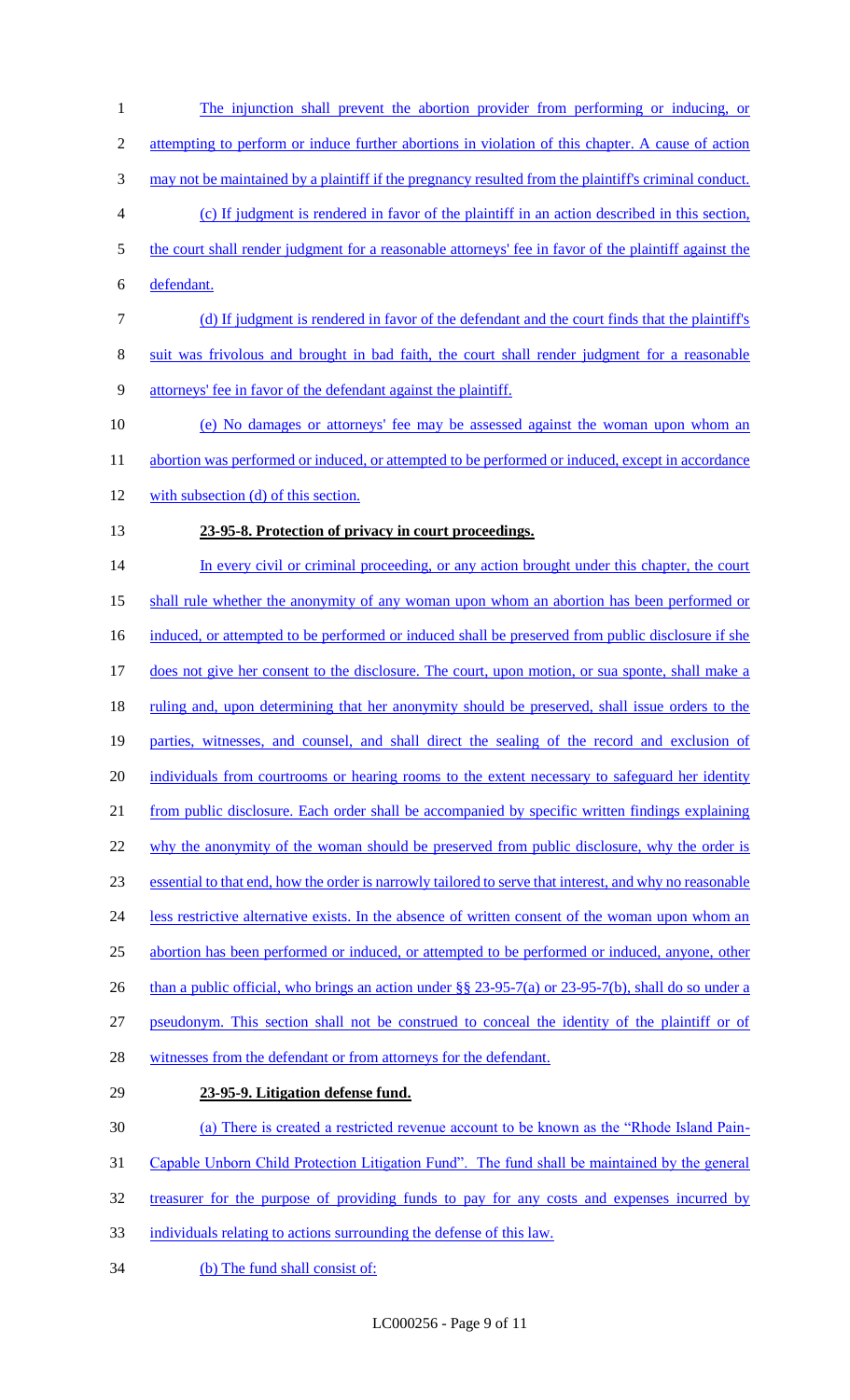- (1) Appropriations made to the account by the general assembly; and
- (2) Any donations, gifts, or grants received by the account.
- (c) The fund shall retain the interest income derived from the monies credited to the fund.
- **23-95-10. Construction.**
- (a) This chapter shall not be construed to repeal, by implication or otherwise, any
- applicable law, rule or regulation, regulating or restricting abortion.
- (b) If any provisions or provisions of this chapter, or the application of this chapter to any
- person or circumstance is held invalid by a court of competent authority, that invalidity does not
- affect other provisions or applications of this chapter which can be given effect without that invalid
- 10 provision or provisions or application of the provision or provisions, and to this end the provisions
- 11 of this chapter are declared to be separable and severable.
- SECTION 2. This act shall take effect on January 1, 2022.

======== LC000256 ========